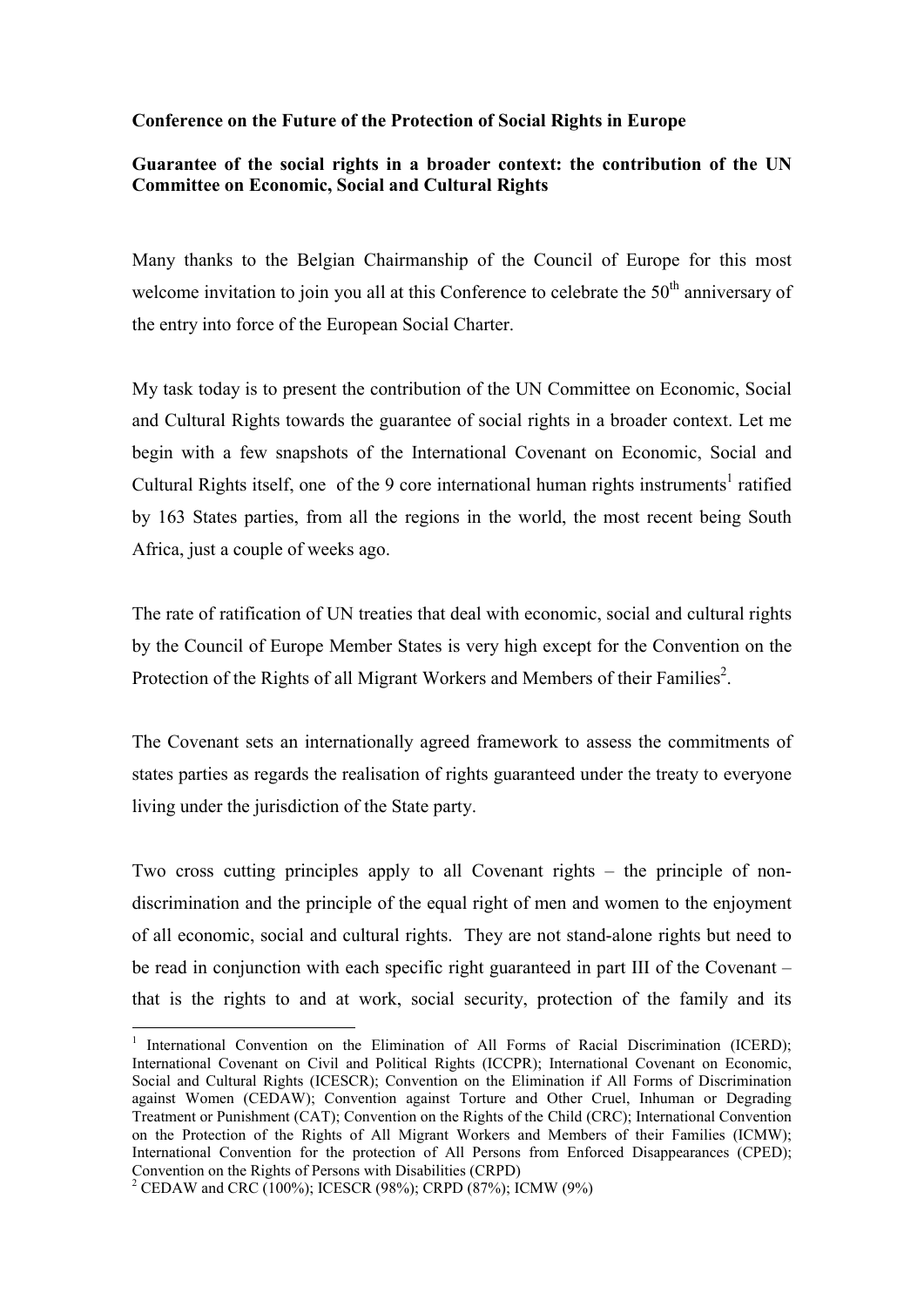members, adequate standard of living, health, education, participation in cultural life and scientific progress.

Let me now turn to the Committee on Economic, Social and Cultural Rights, whose main role has been of monitoring the implementation of the Covenant through the reporting cycle and of providing guidance to States parties through its General Comments, Statements and Letters from the Chair.

In spite of the general consensus on the universality, indivisibility, interdependence and interrelatedness of all human rights<sup>[3](#page-1-0)</sup>, the truth is that economic, social and cultural rights are still placed in a subsidiary position to civil and political rights in many countries, only to be fulfilled "progressively" over time. I was particularly pleased to read in the Conference background note that social rights belong to all human beings in the same way as civil and political rights and to an even greater degree since they are, in many respects, a prerequisite for the effective enjoyment of civil and political rights. I, for one, totally subscribe to this understanding.

The Committee's framework for the assessment of implementation of Covenant rights is based on 2 fundamental axes. One is that economic, social and cultural rights impose three types or levels of obligations on States parties - the obligations to respect, to protect and to fulfil; the other is the nature of core obligations and of obligations of progressive realisation.

Core obligations, as the qualifier indicates, are fundamental. States parties have an obligation to ensure the satisfaction of, at the very least, minimum essential levels<sup>[4](#page-1-1)</sup> of each of the Covenant rights. In order for a State party to be able to attribute its failure to

<span id="page-1-0"></span><sup>&</sup>lt;sup>3</sup> In addition to the International Covenant on Economic, Social and Cultural Rights, at the regional level, instruments like the European Social Charter and the Revised European Social Charter as well as the Additional Protocol to the American Convention on Human Rights in the Area of Economic, Social and Cultural Rights (Protocol of San Salvador), provide the framework for Governments to adopt the necessary measures for the purpose of achieving progressively the implementation of the rights contained in them.

<span id="page-1-1"></span><sup>&</sup>lt;sup>4</sup> CESCR General Comment 3 (1990) on the nature of States parties obligations

CESCR, in its General Comments on the interpretation of the Covenant, has so far identified core obligations arising from minimum essential levels of the right to food, education, health, work, social security and participation in cultural life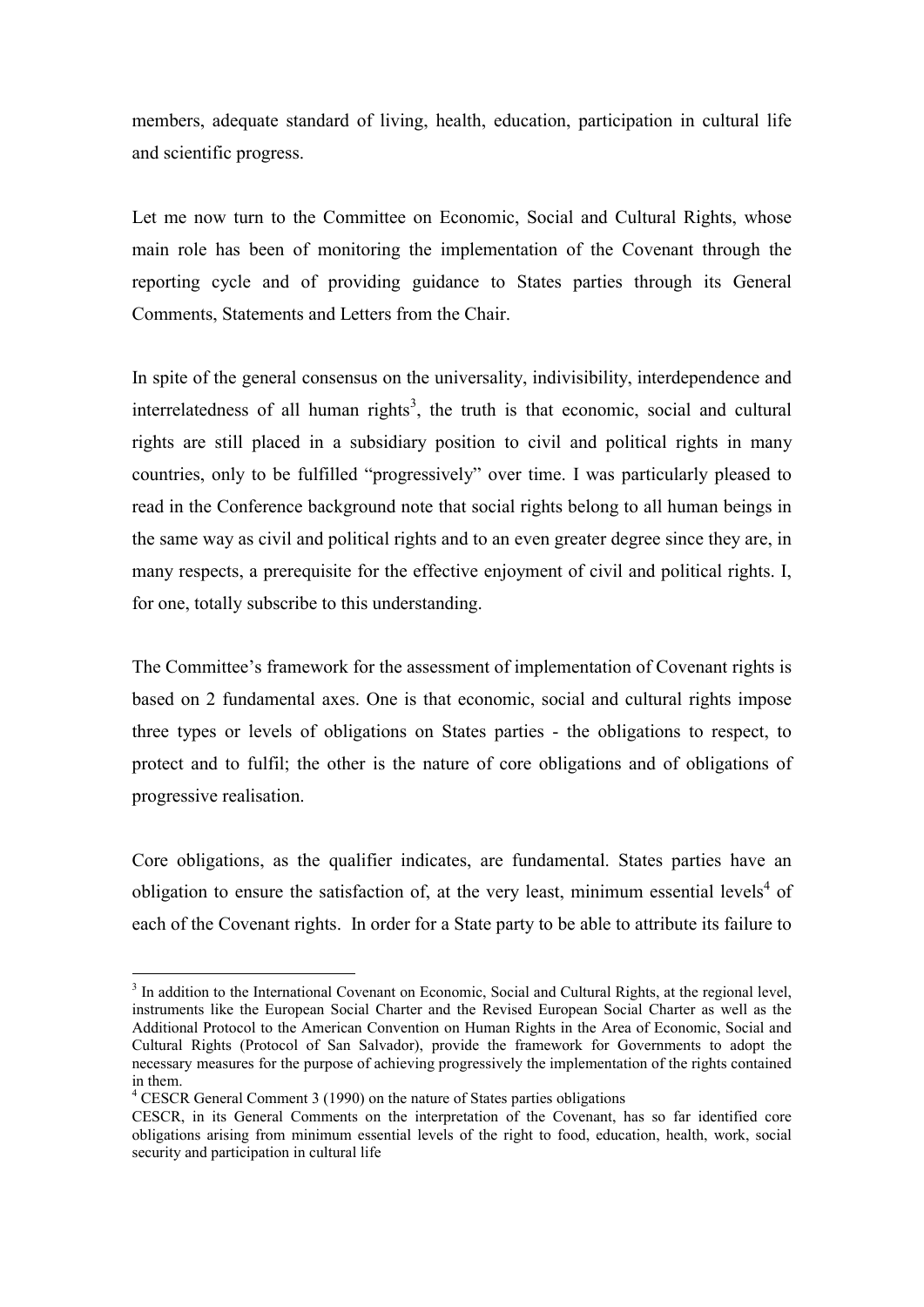meet at least its core obligations to a lack of available resources it must demonstrate that every effort has been made to use all resources at its disposal in an effort to satisfy, as a matter of priority, those minimum obligations. This is understandable because without such obligations the Covenant would be deprived of all meaningful content.

In relation to progressive realisation, lack of resources can certainly affect the full enjoyment of economic, social and cultural rights, but Article 2.1. of the Covenant<sup>[5](#page-2-0)</sup> obliges each State party to take the necessary steps "to the maximum of its available resources" which means that overall priorities should ensure that resource allocation is in conformity with the States party's obligations under the Covenant<sup>[6](#page-2-1)</sup>. Moreover, as expressed in a Statement of the Committee in 2007, the availability of resources, although an important qualifier to the obligation to take steps does not alter the immediacy of the obligation, nor can resource constraints alone justify inaction.

Given the objectives and the agenda of the Conference, I thought it might be of interest to illustrate how the Committee has been dealing with the impact of fiscal adjustment and austerity measures on the right to work, rights at work and the right to social security enshrined in articles 6 to 9 of the Covenant. I will try to do so using the Concluding Observations to the 5 European states parties whose reports we considered in our last 2014 session – Finland, Montenegro, Portugal, Romania and Slovenia.

At a macro level, the Committee has for long been expressing its concern at the fact that the adoption of austerity measures aimed solely at cutting expenses without carrying out the necessary reflection on the adverse impacts such cuts may have on the enjoyment of ESCR has led to drastic cuts in social spending; to increased income and other inequalities; to the weakening of the role of universal public policies; and to pushing individuals and families into situations of poverty or increasing their risk of falling through the cracks of various protection systems.

<span id="page-2-0"></span> $<sup>5</sup>$  Article 2.1 Each State Party to the present Covenant undertakes to take steps, individually and through</sup> international assistance and cooperation, especially economic and technical, to the maximum of its available resources, with a view to achieving progressively the full realisation of the rights recognized in the present Covenant by all appropriate means, including particularly the adoption of legislative measures <sup>6</sup> CESCR Statement on an evaluation of the obligation to take steps to the "maximum of available

<span id="page-2-1"></span>resources" under an optional protocol to the Covenant / 2007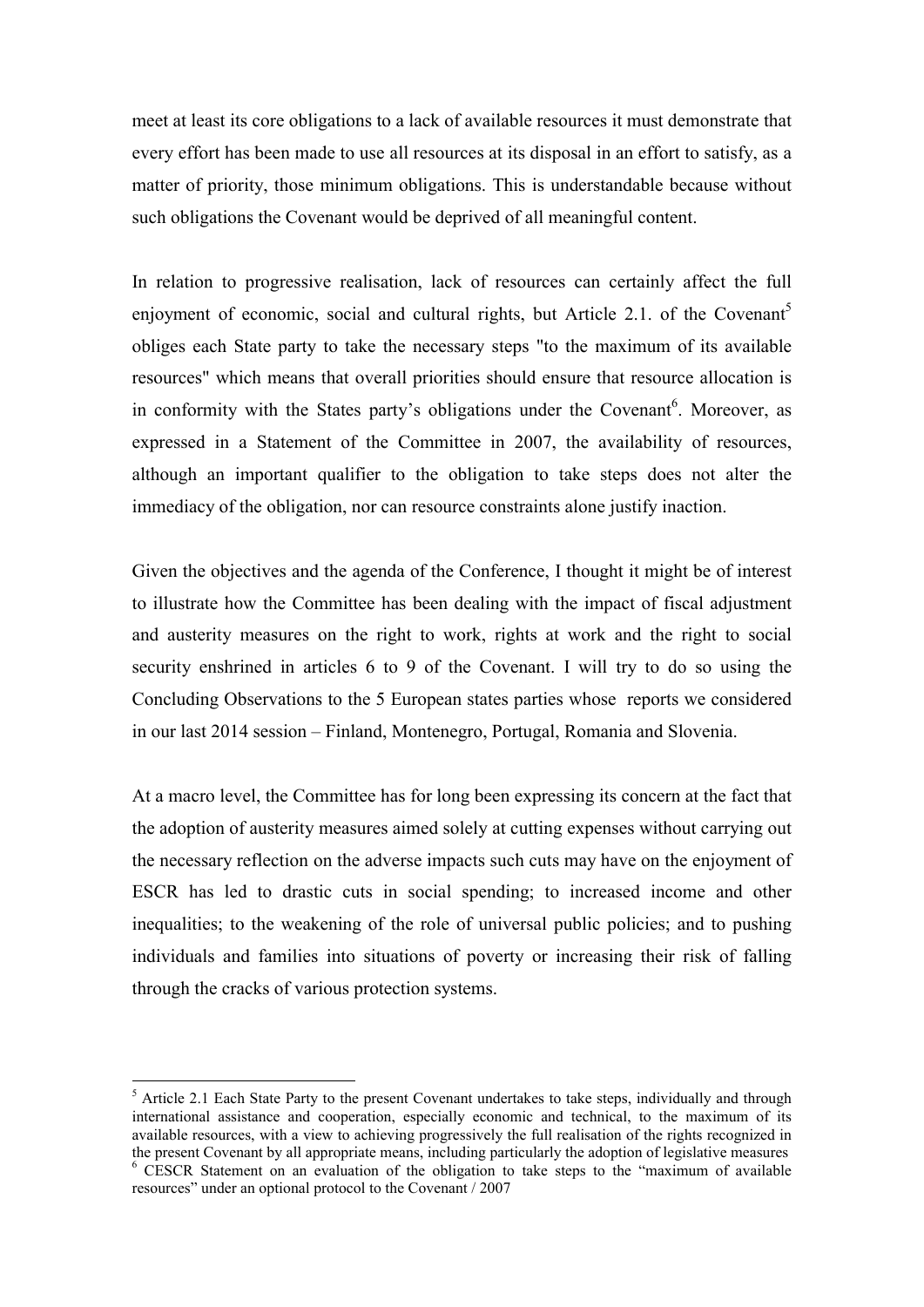It is not that the Committee is unaware of the fact that the Covenant is not being implemented in an ideal world but rather in a real and fast changing world. In fact, while recognizing that the pressure on many States parties to embark on at times severe austerity programmes, in the face of rising public deficits and poor economic growth, has led to the adoption of difficult and complex austerity measures, in a Letter of 16 May 2012 from the Chairperson of the Committee, States parties are reminded that they should avoid at all times taking decisions which might lead to the denial or infringement of economic, social and cultural rights.

Further recognizing that Sates parties have, of course, a margin of appreciation within which to set national economic, social and cultural policies, the letter reminds them that in order not to violate Covenant rights, any proposed policy changes or adjustments need first of all to identify minimum core content of rights or a social protection floor, as developed by the International Labour Organization, and ensure the protection of this core content at all times. Policy changes must also be non-discriminatory, temporary, necessary and proportionate, in the sense that the adoption of any other policy, or a failure to act, would be more detrimental to economic, social and cultural rights. Changes should comprise all possible measures including tax measures, to support social transfers to mitigate inequalities that grow in times of crisis and to ensure that the rights of the disadvantaged and marginalised individuals and groups are not disproportionately affected. A final point is to reiterate that international assistance and cooperation is a fundamental obligation for the progressive universal realization of **ESCR** 

More directly in relation to labour and social security rights, the concluding observations to European States parties at the end of more recent reporting cycles are broadly in line with concerns raised by the European Committee of Social Rights and the ILO Committee of Experts on the Application of Conventions and Recommendations. A couple of examples - the high unemployment rate of young people who lack adequate job opportunities; the incidence of temporary employment, undeclared work and "dependent" self-employment; the excessive use of short term and fixed term contracts with a negative effect on job security and social protection; discriminatory working conditions faced by migrant and seasonal workers; the very slow bridging of the gender pay gap even in advanced economies due to vertical and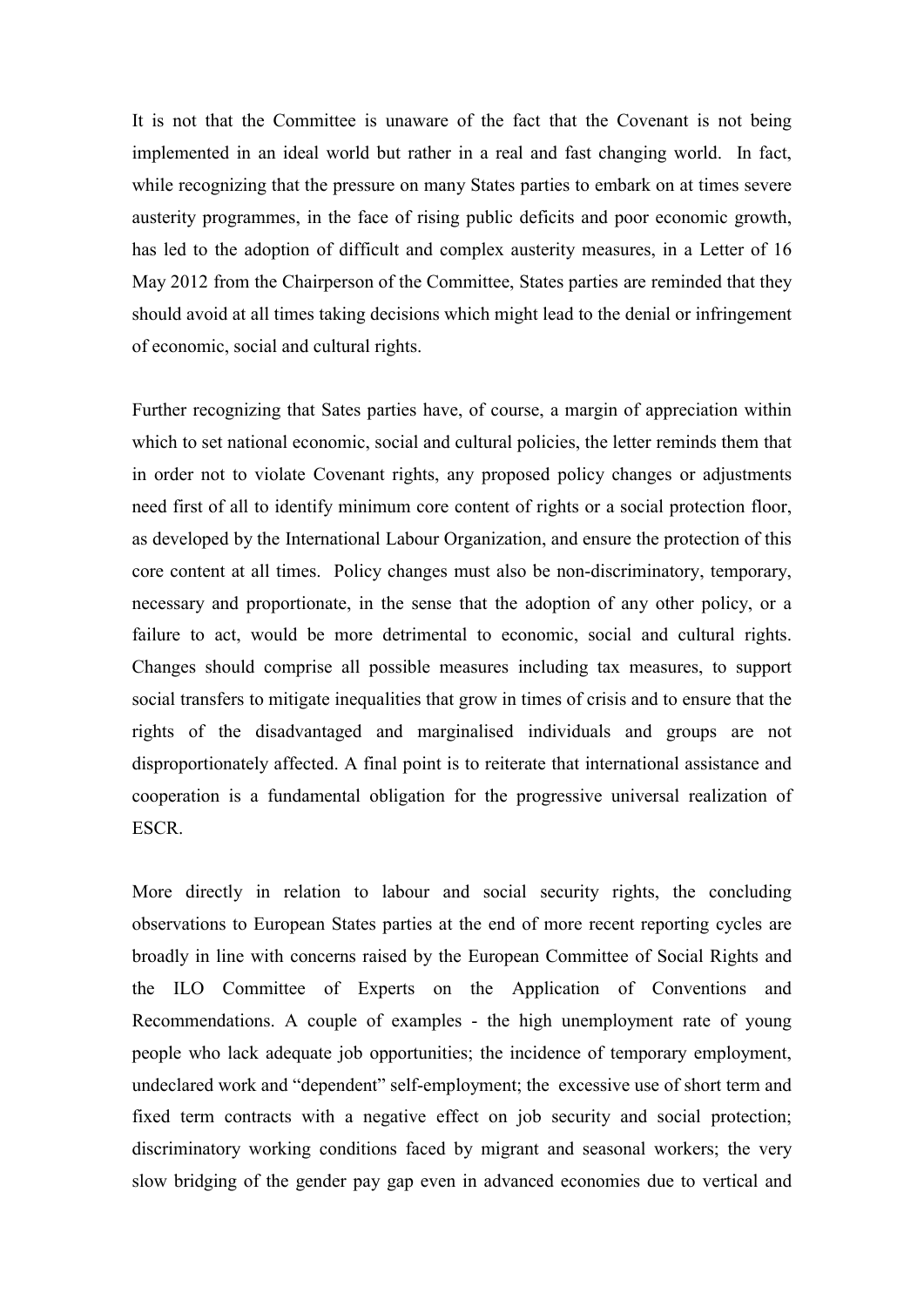horizontal job segregation in the labour market for women; increasing trend of transferring collective bargaining to the level of enterprises that may put employees in a disadvantaged position in the determination of wages and working conditions by direct negotiation; and, in the context of social security, the increasingly stringent conditions for eligibility to contributory benefits, such as unemployment and sickness benefits and pensions, for calculation of benefit amounts, and their duration; and cuts in social assistance benefits.

One final point in this chapter on the impact of austerity measures is the Committee's message to European States parties, once they have exited the Economic and Financial Assistance Programme. In such a case, and I quote from the Concluding Observations to my own country, Portugal, the requirement is "to review the policies and programmes adopted in the framework of the Social Emergency Programmes and any other subsequent post-crisis economic and financial reforms with a view to ensuring that austerity measures are progressively waived and the effective protection of the rights under the Covenant is enhanced in line with the progress achieved in the post-crisis economic recovery".

Let me now briefly dwell on the Committee's General Comments issued to provide greater clarity on the intentions, meaning and content of Covenant provisions. 21 General Comments have been adopted so far, including GC 18 on the right to work and 19 on the right to social security, with 2 more under consideration at this point in time – one on sexual and reproductive health and the other on just and favourable conditions of work that we hope to adopt till the end of the year.

General Comments are not binding in themselves, because the Committee cannot establish new obligations, but they have become a critical mechanism for a more progressive and contemporary interpretation of Covenant provisions and been widely used by national and international NGO's and increasingly by Courts.

A few words on the Optional Protocol to the Covenant that entered into force on 5th May 2013 and has been ratified by 17 States parties, among them Belgium, Bosnia and Herzegovina, Finland, Montenegro, Portugal, Slovakia and Spain.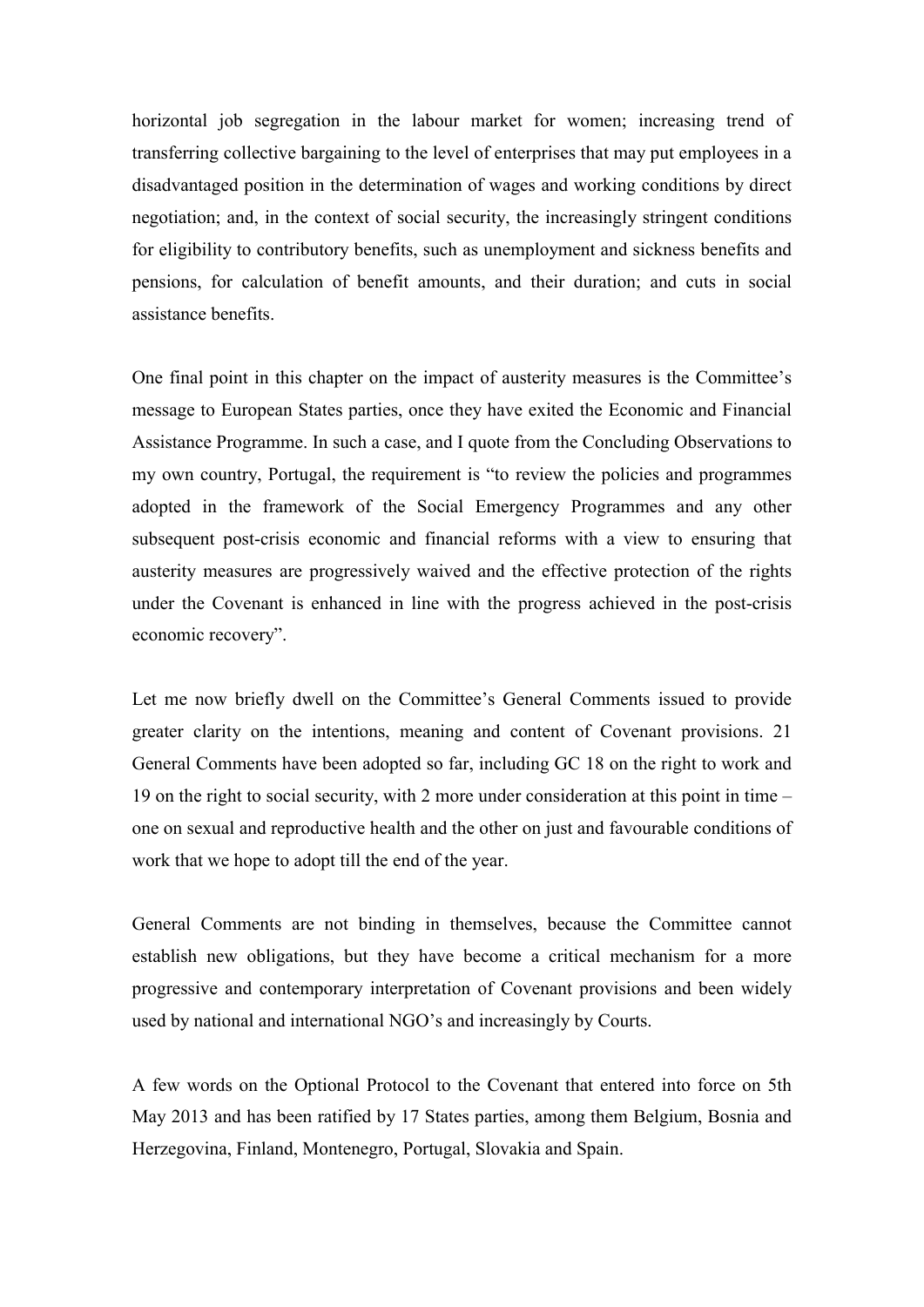The OP provides the Committee with the competence to receive and consider communications submitted by, or on behalf of individuals or groups of individuals, under the jurisdiction of a State Party, claiming to be victims of a violation of any of the Covenant rights, after exhaustion of all available domestic remedies.

Beyond individual communications, the Protocol also empowers the Committee to receive Inter-state complaints, to undertake inquiries into grave and systematic violations of the Covenant, and to request States parties to take interim measures to avoid possible irreparable damage to the victim or victims of alleged violations. It also has the possibility to mediate friendly settlements between the complainant(s) and the State.

One interesting feature of the OP is a provision on a standard of review for considering communications that is materialized in the reasonableness of steps taken by the State party. This is indeed different from other similar procedures and it is probably unique in international law. It establishes that the Committee, in order to determine the violation of any right, has to consider the reasonableness of measures taken by the government in conformity with Article 2.1. of the Covenant, on the use of maximum available resources, while keeping in mind the possibility of States to adopt a variety of measures to implement Covenant rights. It will be very interesting to see how this plays out in practice.

At this point in time there are three pending cases - one related to discrimination in access to a non-contributory pension in prison; the other to the denial of access to court to protect the right to housing; and the third to discrimination of a minor foreigner in participating in football tournaments.

The Committee will certainly build on the experience of international and regional human rights courts and treaty bodies who have already dealt with claims related to economic, social, and cultural rights. In turn, the Committee hopes to influence the development of economic, social and cultural rights through its jurisprudence, to further clarify the content and applicability of Covenant standards and to address the root causes of violations of these rights. This is certainly one area that needs cooperation with other regional bodies with a comparable mandate so as to reinforce the coherence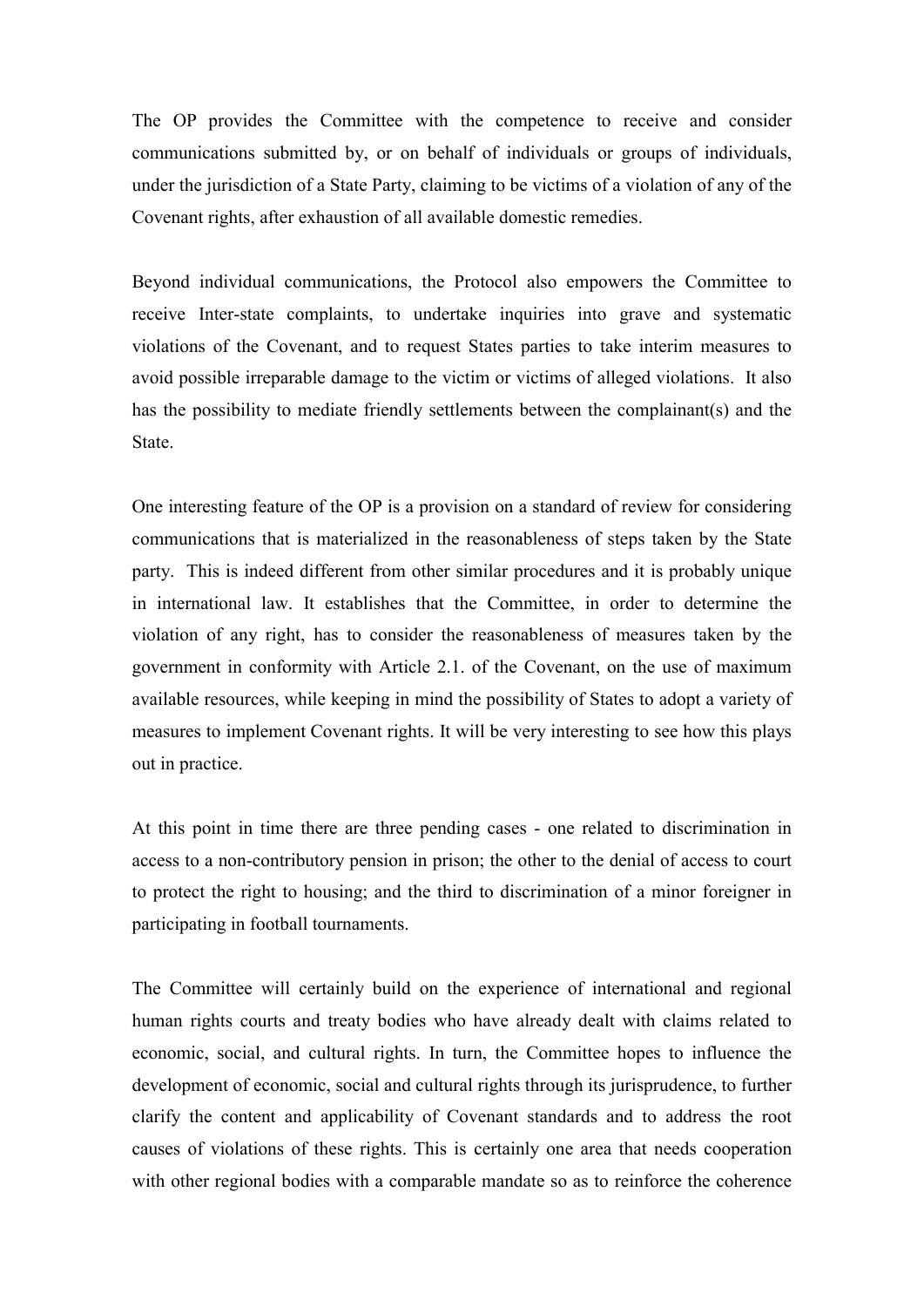and consistency of views and opinions that is so important for rights holders and duty bearers alike.

Finally, in line with what the Conference background note has asked us to do, a couple of thoughts on challenges.

The present backdrop for the implementation of economic, social and cultural rights offers food for thought. The crumbling of the Welfare State, the uneven sharing of costs and distribution of benefits of globalization, and various other trends, such as economic setbacks, unemployment and underemployment; financial, food and climate crises; land grabbing and mega development projects with displacement and forced evictions; and free trade and investment agreements, have had a disproportionate impact of disadvantaged groups.

Efforts to rethink and reorganise the role of the Government are far from being successful and States are still grappling with the need to balance long-term financial sustainability concerns with the fulfilment of their overall function of ensuring an acceptable level of protection to all their citizens, especially to the most vulnerable. The on-going debate on the Welfare State, the Welfare Society and the Welfare Mix that has privatization as its main feature permeates the entire human rights discussion, due to the growing difficulties of the more disadvantaged in accessing goods and services.

There are 2 particular issues I would like to highlight, based on the Committee's experience.

The first is that progressive realisation of economic, social and cultural rights seems to have come to some kind of a standstill across the board. Sometimes it can amount to retrogression; always what comes out of our dialogue with State party delegations is that the insufficient fulfillment of economic, social and cultural rights is not only due to the lack of resources, but also, and above all, to the development of domestic priorities that do not attribute sufficient relevance to these rights and, very often, to the fact that material and financial resources, in themselves scarce, are not targeted and used to the fullest extent possible for their implementation.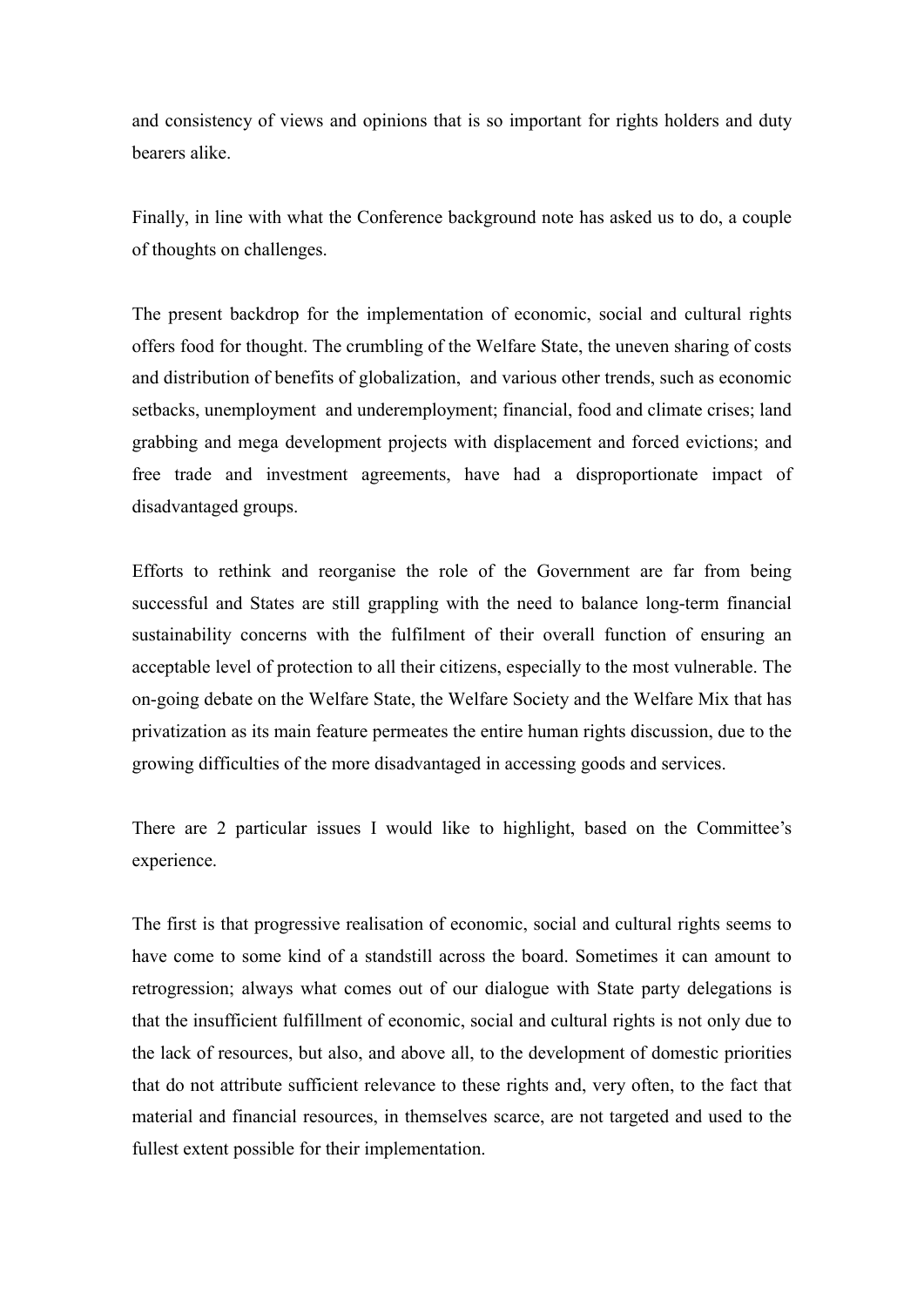I think what is happening in the Europe is a good example. The negotiation for the new Sustainable Development Goals post-2015 will soon be in full force and in that context developed countries have a huge responsibility not to send wrong or mixed political messages that universal public policies for the protection of economic, social and cultural rights are not financially sustainable in the long run. One can only imagine the disastrous effect of using the crisis as a blanket excuse for lowering protection levels in the context of an internationally agreed framework that will shape development, hopefully well-grounded in human rights, for the coming years.

Still on progressive realisation, its impact is difficult to monitor for lack of disaggregated indicators over a medium term time frame. The Office of the High Commissioner for Human Rights has been involved in developing illustrative lists of human rights indicators for civil and political rights, and economic, social and cultural rights that enable the assessment of the efforts of Government in achieving outcomes. Some EU Member States have been adapting these indicators to the national context and it would be important for others to follow suit.

The other issue that is gaining increased relevance is the issue of State obligations vis a vis the business sector, as set out in 2 important documents - the Guiding Principles on Business and Human Rights on implementing the Protect, Respect and Remedy Framework, endorsed by the Human Rights Council in 2011 and the Maastricht Principles on Extraterritorial Obligations of States in the area of Economic, Social and Cultural Rights, developed and adopted by a group of experts in the same year. In a very short assessment of both the documents, regarding the role of States, we could conclude that they are required to set the enabling normative framework and to regulate, bearing in mind their obligation to guarantee fulfillment of economic, social and cultural rights without discrimination. This means that laws, policies and regulations must ensure that non-Government actors, whether State-owned companies or private companies, act in conformity. Furthermore, increasingly, given the advancement of economic globalization, the human rights of individuals, groups and peoples are affected by and dependent on the extraterritorial acts and omissions of States. We all know that in these days of weakening of the decision making power of nation states, either due to the failure of governments or an overall unfavorable economic and development environment, and of the myriad options open to transnational corporations